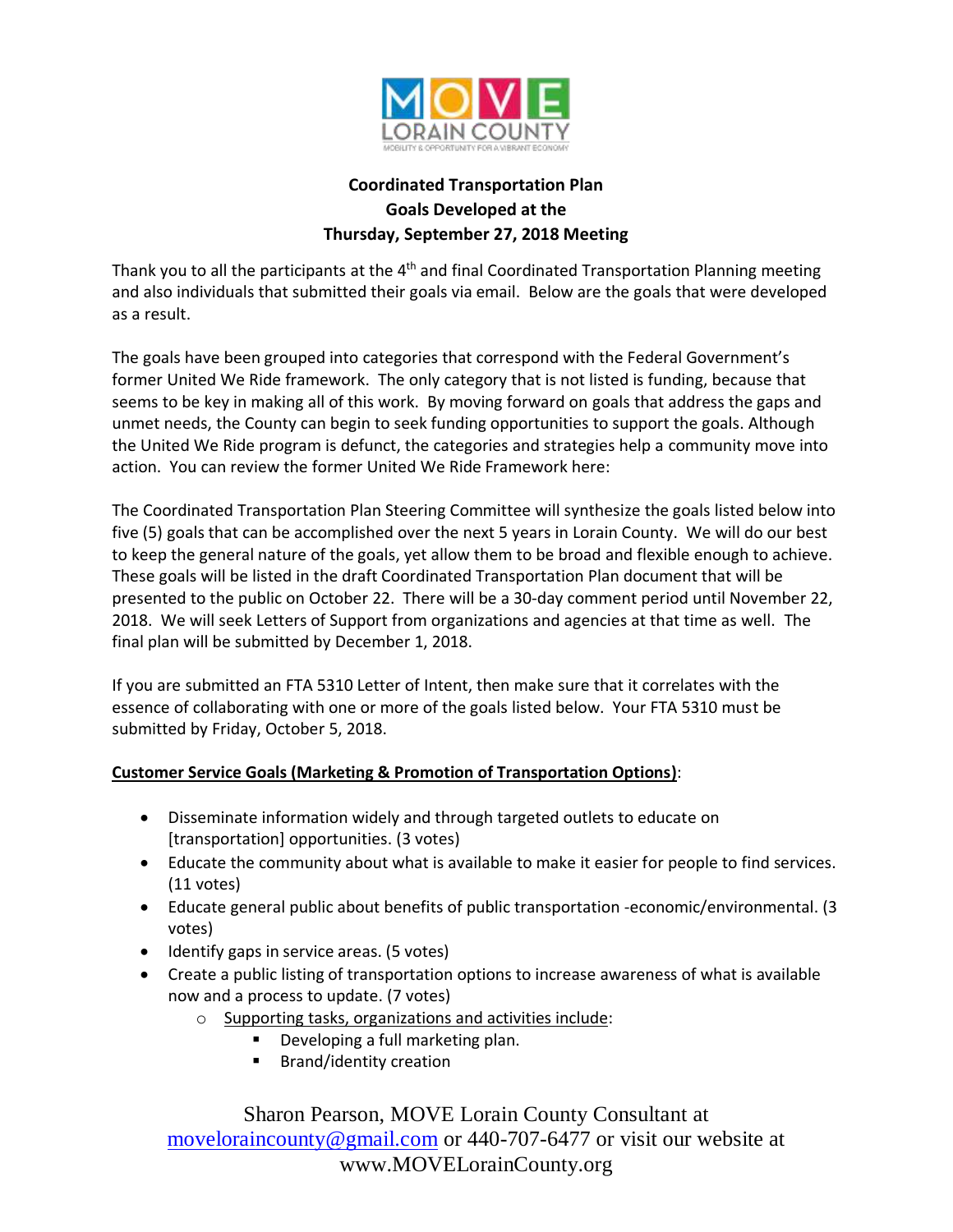

- Distribution/awareness plan: flyers/pamphlets, posts with tear-offs, multimedia, hyperlinking with local communities
- Website: long-term goal: app. Use of Facebook & Instagram
- Community Outreach: festivals/events
- Develop measurable metrics
	- Automated system, web analytics, count calls, syncing online data with utilization of services
- Create a list of transportation options to increase awareness of what is available now
- Based on work above, identify gaps in service areas.
- Work with funders at stakeholder organizations to support the work of the Lorain County Mobility Manager to work toward reaching goals
- Redefine stakeholders rally & engage destinations (such as grocery ownership, hospitals/healthcare, etc. to support this work with their resources.

# **Leadership Goals**:

- Work with funders and stakeholder organizations to support the work of the Lorain County Mobility Manager to work toward reaching goals. (6 votes)
- Foster relationships and collaborations between public/nonprofits and private industry; provide transit that benefits them economically (e.g. shopping, services). (17 votes)
- Improve relations/communication between general public and policy makers. (3 votes)
- Investigate hiring a Contract Grant Writer to maximize grant application opportunities. (Goal was submitted by email.)
- Investigate legal issues, benefits, etc. of using MOVE Lorain County's as the umbrella organization for donations. (Goal was submitted by email.)
- Create a coalition of stakeholders to encourage cooperation and communication (Goal submitted by email.)
	- o **Supporting tasks, organizations and activities include:**
		- Coordinate with non-profits (i.e. United Way), existing transportation providers and employers; agencies i.e. Veterans services, etc. that are serving target markets to asses needs and available services.
		- Facilitate funding/provision of services by private businesses that will benefit department stores, shopping centers, medical providers, schools, and employers to provide services (i.e. shuttles) to connect to existing transportation.
		- Increase knowledge of current state/future possibilities and why.
		- LCCC students involvement in marketing strategies.

Sharon Pearson, MOVE Lorain County Consultant at [moveloraincounty@gmail.com](mailto:moveloraincounty@gmail.com) or 440-707-6477 or visit our website at www.MOVELorainCounty.org